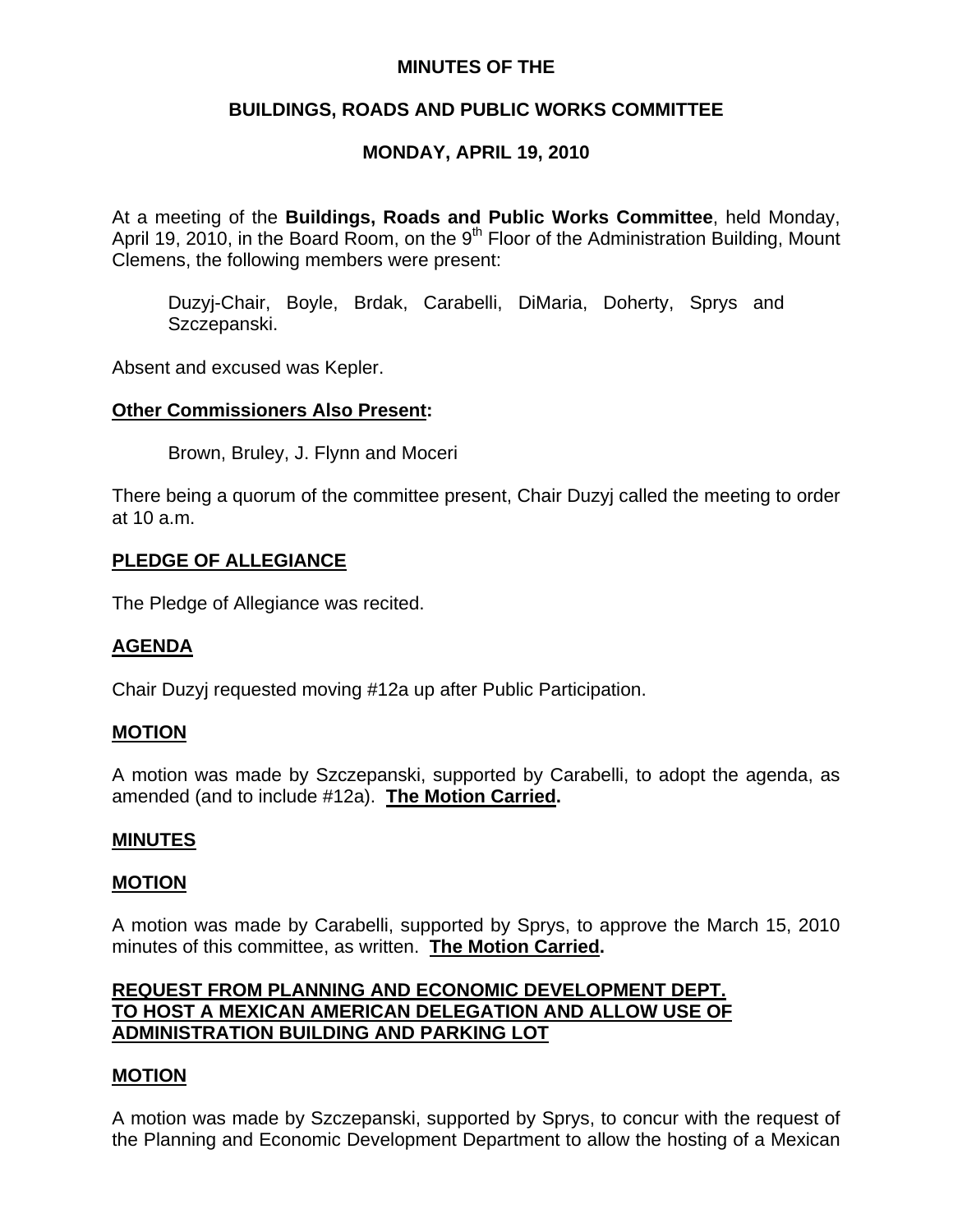American Delegation on July 2 and allow the use of the Administration Building and parking lot and forward this to the Finance Committee. **The Motion Carried.** 

## **HALL ROAD WAREHOUSE LIGHTING RETRO-FIT (waived by Chair of Ad Hoc Committee on Energy)**

## **COMMITTEE RECOMMENDATION – MOTION**

A MOTION WAS MADE BY SPRYS, SUPPORTED BY DOHERTY, TO RECOMMEND THAT THE BOARD OF COMMISSIONERS AUTHORIZE THE PURCHASING DEPARTMENT TO PURCHASE 184 ALUMALIGHTS MANUFACTURED IN ROMEO, MICHIGAN, AND PROCEED WITH THE BID PROCESS FOR INSTALLATION AT THE HALL ROAD WAREHOUSE FACILITY; ALSO, DUE TO THE 90 DAY WINDOW TO OBTAIN THE DTE REBATE, APPROVE REQUEST TO ACCEPT THE LOW QUALIFIED BID IF THE BIDS DO NOT EXCEED THE ESTIMATED COST.

The following commissioners spoke: Carabelli and Sprys.

Chair Duzyj called for a vote on the motion and **THE MOTION CARRIED.** 

# **UPDATE ON ENERGY EFFICIENCY AND CONSERVATION BLOCK GRANT (EECBG) (waived by Chair of Ad Hoc Committee on Energy)**

# **MOTION**

A motion was made by Sprys, supported by Doherty, to receive and file the update on the Energy Efficiency and Conservation Block Grant (EECBG).

Jerry Santoro provided an overview.

The following commissioner spoke: Duzyj.

Chair Duzyj called for a vote on the motion and **The Motion Carried.** 

#### **UPDATE ON GREEN MACOMB WEBSITE (waived by Chair of Ad Hoc Committee on Energy)**

# **MOTION**

A motion was made by Sprys, supported by Boyle, to receive and file the update on the Green Macomb Website.

Annette Thompson and Lisa Martino gave an overview of the features of the website.

The following commissioners spoke: Carabelli, Doherty, Moceri and Duzyj.

Chair Duzyj called for a vote on the motion and **The Motion Carried.**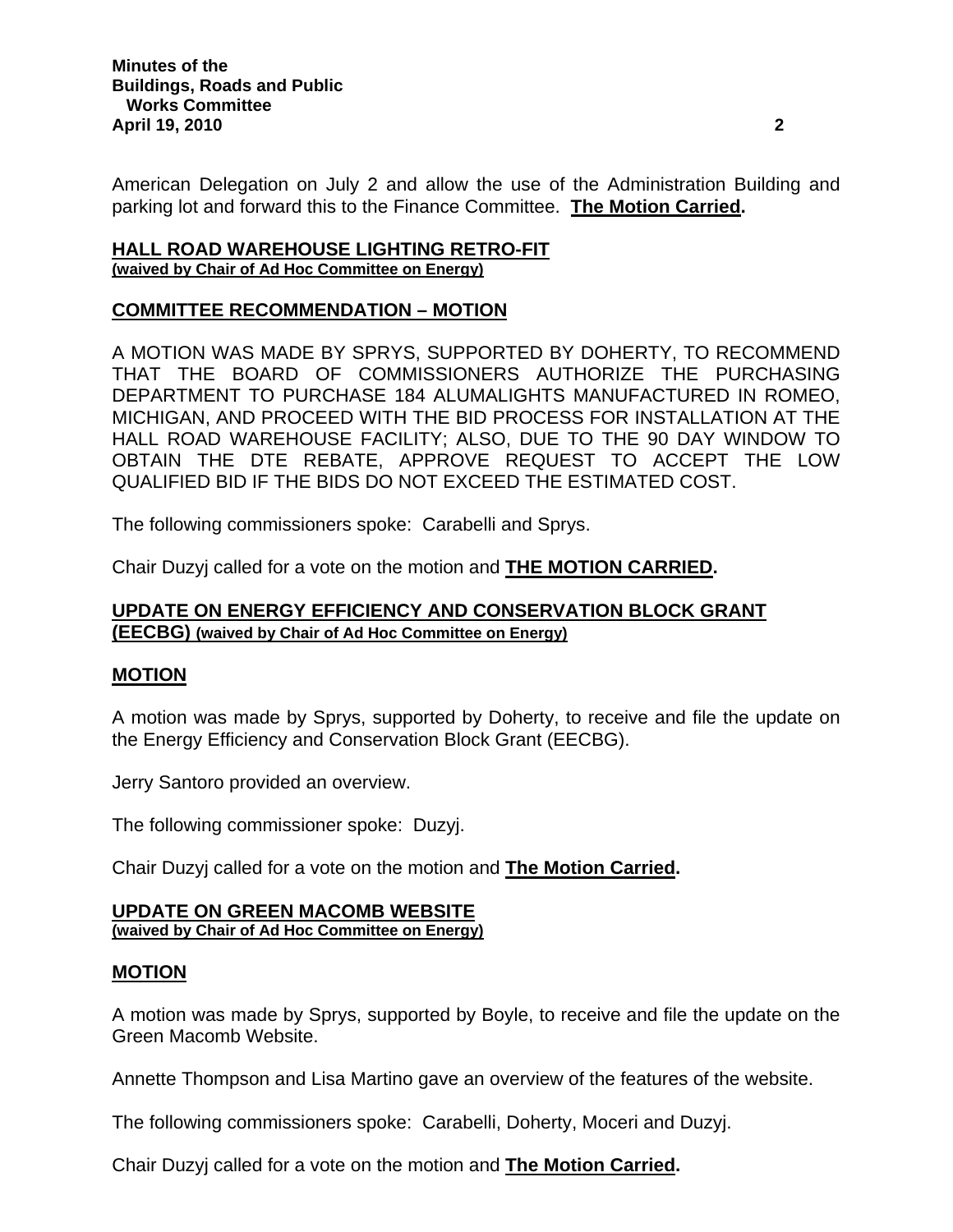# **PAYMENT OF FINAL INVOICE: BERNCO, INC./JUVENILE JUSTICE CENTER - PHASE II RENOVATIONS**

#### **COMMITTEE RECOMMENDATION – MOTION**

A MOTION WAS MADE BY SPRYS, SUPPORTED BY DOHERTY, TO RECOMMEND THAT THE BOARD OF COMMISSIONERS AUTHORIZE PAYMENT OF THE FOLLOWING INVOICE:

JUVENILE JUSTICE CENTER-<br>BERNCO, INC. \$4,345.58 PHASE II

FURTHER, FUNDS ARE AVAILABLE IN THE CAPITAL BUDGET.

#### **THE MOTION CARRIED.**

# **AGREEMENT WITH GEOWIZZARD INC. FOR USE OF OUTSIDE PARKING LOT OWNED BY COUNTY AT HEALTH DEPARTMENT SOUTHEAST CENTER**

#### **COMMITTEE RECOMMENDATION – MOTION**

A MOTION WAS MADE BY DiMARIA, SUPPORTED BY SPRYS, TO RECOMMEND THAT THE BOARD OF COMMISSIONERS APPROVE THE AGREEMENT WITH GEOWIZZARD, INC. FOR USE OF THE OUTSIDE PARKING LOT OWNED BY THE COUNTY AT THE MACOMB COUNTY HEALTH DEPARTMENT SOUTHEAST CENTER BRANCH OFFICE, 25401 HARPER, ST. CLAIR SHORES.

The following commissioners spoke: Doherty and Duzyj.

Chair Duzyj called for a vote on the motion and **THE MOTION CARRIED.** 

# **FLOOR PLAN MODIFICATIONS FOR DEPARTMENT OF HUMAN SERVICES – MAJESTIC PLAZA**

## **COMMITTEE RECOMMENDATION – MOTION**

A MOTION WAS MADE BY SZCZEPANSKI, SUPPORTED BY SPRYS, TO RECOMMEND THAT THE BOARD OF COMMISSIONERS AUTHORIZE THE CUMMINS GROUP, INC. TO PROCEED WITH THE DESIGN AND CONSTRUCTION DOCUMENTS IN ORDER FOR THE PURCHASING DEPARTMENT TO OBTAIN SEALED BIDS FOR THE FLOOR PLAN MODIFICATIONS REQUESTED BY THE DEPARTMENT OF HUMAN SERVICES AT THE MAJESTIC PLAZA, WITH ALL COSTS ASSOCIATED WITH THE PROJECT PAID BY THE STATE OF MICHIGAN.

The following commissioner spoke: J. Flynn.

Chair Duzyj called for a vote on the motion and **THE MOTION CARRIED.**